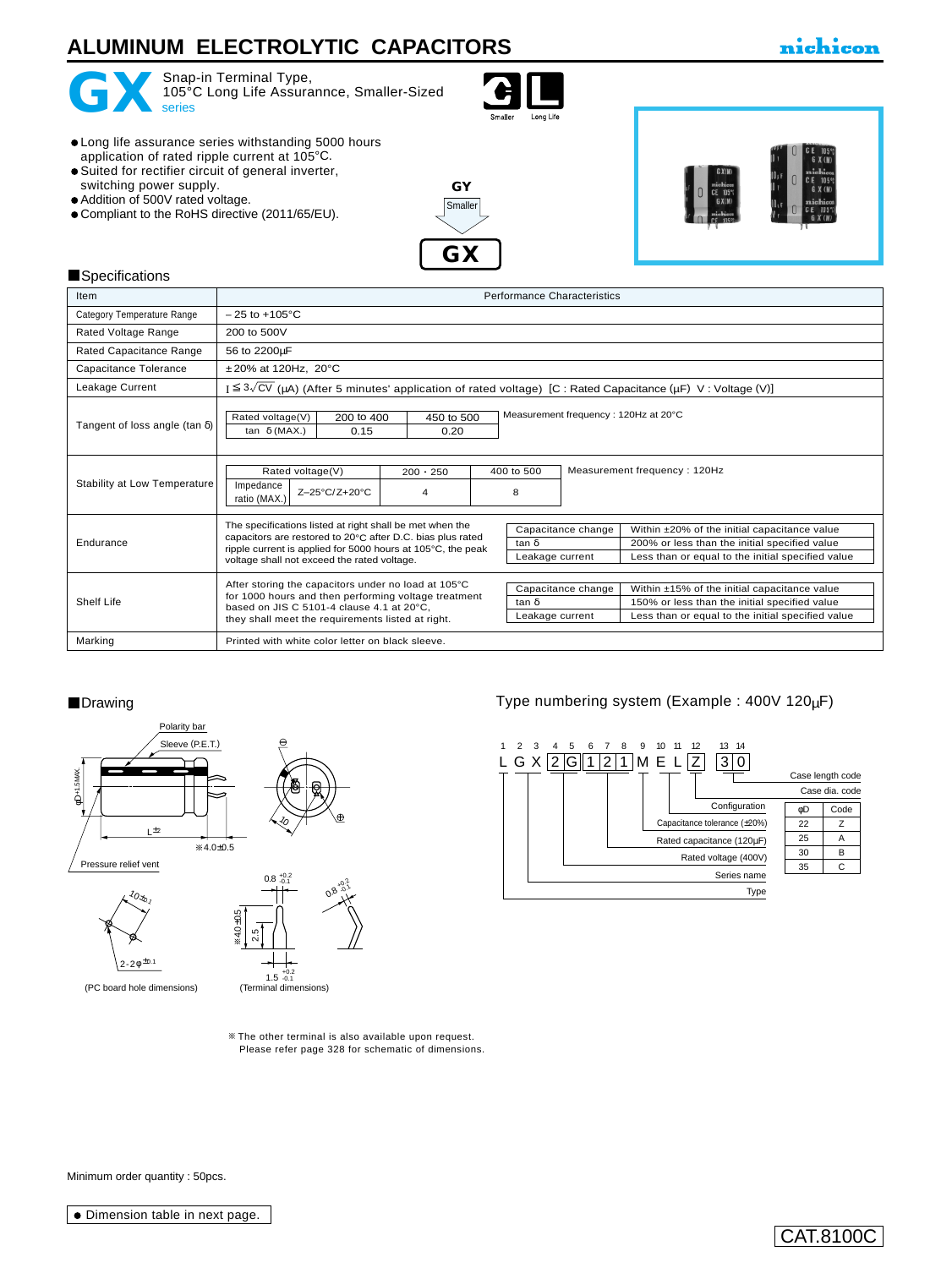# **ALUMINUM ELECTROLYTIC CAPACITORS**





#### **Dimensions**

| 200V (2D)         |                                 |                         |                         |                |  |  |
|-------------------|---------------------------------|-------------------------|-------------------------|----------------|--|--|
| Cap.<br>$(\mu F)$ | Size<br>$\phi$ D $\times$ L(mm) | Rated<br>ripple<br>(mA) | Leakage Current<br>(mA) | Code           |  |  |
| 330               | $22 \times 25$                  | 1100                    | 0.77                    | LGX2D331MELZ25 |  |  |
| 390               | $22 \times 30$                  | 1380                    | 0.83                    | LGX2D391MELZ30 |  |  |
| 470               | $22 \times 35$                  | 1550                    | 0.91                    | LGX2D471MELZ35 |  |  |
|                   | $25 \times 25$                  | 1390                    | 0.91                    | LGX2D471MELA25 |  |  |
| 560               | $22 \times 35$                  | 1.00<br>1550            |                         | LGX2D561MELZ35 |  |  |
|                   | $22 \times 40$                  | 1730                    | 1.10                    | LGX2D681MELZ40 |  |  |
| 680               | $25 \times 35$                  | 1870                    | 1.10                    | LGX2D681MELA35 |  |  |
|                   | $30 \times 30$                  | 1980                    | 1.10                    | LGX2D681MELB30 |  |  |
| 820               | $22 \times 50$                  | 2180                    | 1.21                    | LGX2D821MELZ50 |  |  |
|                   | $25 \times 40$                  | 2090                    | 1.21                    | LGX2D821MELA40 |  |  |
|                   | $25 \times 45$                  | 2350                    | 1.34                    | LGX2D102MELA45 |  |  |
| 1000              | $30 \times 35$                  | 2220                    | 1.34                    | LGX2D102MELB35 |  |  |
|                   | $35 \times 30$                  | 2610                    | 1.34                    | LGX2D102MELC30 |  |  |
|                   | $25 \times 50$                  | 2400                    | 1.46                    | LGX2D122MELA50 |  |  |
| 1200              | $30 \times 40$                  | 2530                    | 1.46                    | LGX2D122MELB40 |  |  |
|                   | $35 \times 35$                  | 2880                    | 1.46                    | LGX2D122MELC35 |  |  |
|                   | $30 \times 50$                  | 3000                    | 1.64                    | LGX2D152MELB50 |  |  |
| 1500              | $35 \times 40$                  | 3080                    | 1.64                    | LGX2D152MELC40 |  |  |
| 1800              | $35 \times 45$                  | 3280                    | 1.80                    | LGX2D182MELC45 |  |  |
| 2200              | $35 \times 50$                  | 3450                    | 1.98                    | LGX2D222MELC50 |  |  |

| 250V (2E)         |                                        |                         |                         |                |  |  |  |
|-------------------|----------------------------------------|-------------------------|-------------------------|----------------|--|--|--|
| Cap.<br>$(\mu F)$ | <b>Size</b><br>$\phi$ D $\times$ L(mm) | Rated<br>ripple<br>(mA) | Leakage Current<br>(mA) | Code           |  |  |  |
| 270               | $22 \times 25$                         | 1010<br>0.77            |                         | LGX2E271MELZ25 |  |  |  |
| 330               | $22 \times 30$                         | 1200                    | 0.86                    | LGX2E331MELZ30 |  |  |  |
|                   | $25 \times 25$                         | 1320                    | 0.86                    | LGX2E331MELA25 |  |  |  |
| 390               | $22 \times 35$                         | 1440                    | 0.93                    | LGX2E391MELZ35 |  |  |  |
|                   | $25 \times 30$                         | 1430                    | 0.93                    | LGX2E391MELA30 |  |  |  |
|                   | $22 \times 40$                         | 1620                    | 1.02                    | LGX2E471MELZ40 |  |  |  |
| 470               | $25 \times 35$                         | 1600                    | 1.02                    | LGX2E471MELA35 |  |  |  |
|                   | $30 \times 25$                         | 1510                    | 1.02                    | LGX2E471MELB25 |  |  |  |
|                   | $22 \times 45$                         | 1800                    | 1.12                    | LGX2E561MELZ45 |  |  |  |
| 560               | $25 \times 35$                         | 1780                    | 1.12                    | LGX2E561MELA35 |  |  |  |
|                   | $30 \times 30$                         | 1830                    | 1.12                    | LGX2E561MELB30 |  |  |  |
|                   | $22 \times 50$                         | 2000                    | 1.23                    | LGX2E681MELZ50 |  |  |  |
| 680               | $25 \times 40$                         | 2000                    | 1.23                    | LGX2E681MELA40 |  |  |  |
|                   | $30 \times 35$                         | 2060                    | 1.23                    | LGX2E681MELB35 |  |  |  |
|                   | $35 \times 25$                         | 1910                    | 1.23                    | LGX2E681MELC25 |  |  |  |
|                   | $25 \times 45$                         | 2150                    | 1.35                    | LGX2E821MELA45 |  |  |  |
| 820               | $30 \times 35$                         | 2060                    | 1.35                    | LGX2E821MELB35 |  |  |  |
|                   | $35 \times 30$                         | 2150                    | 1.35                    | LGX2E821MELC30 |  |  |  |
| 1000              | $30 \times 40$                         | 2330                    | 1.50                    | LGX2E102MELB40 |  |  |  |
|                   | $35 \times 35$                         | 2380                    | 1.50                    | LGX2E102MELC35 |  |  |  |
| 1200              | $30 \times 50$                         | 2680                    | 1.64                    | LGX2E122MELB50 |  |  |  |
|                   | $35 \times 40$                         | 2720                    | 1.64                    | LGX2E122MELC40 |  |  |  |
| 1500              | $35 \times 45$                         | 3050                    | 1.83                    | LGX2E152MELC45 |  |  |  |
| 1800              | $35 \times 50$                         | 3300                    | 2.01                    | LGX2E182MELC50 |  |  |  |

| 400V (2G)         |                                 |                         |                         |                |  |  |
|-------------------|---------------------------------|-------------------------|-------------------------|----------------|--|--|
| Cap.<br>$(\mu F)$ | Size<br>$\phi$ D $\times$ L(mm) | Rated<br>ripple<br>(mA) | Leakage Current<br>(mA) | Code           |  |  |
| 100               | $22 \times 25$                  | 0.60<br>660             |                         | LGX2G101MELZ25 |  |  |
| 120               | $22 \times 30$                  | 750                     | 0.65                    | LGX2G121MELZ30 |  |  |
| 150               | $22\times35$                    | 860                     | 0.73                    | LGX2G151MELZ35 |  |  |
|                   | $25 \times 25$                  | 860                     | 0.73                    | LGX2G151MELA25 |  |  |
|                   | $22 \times 35$                  | 860                     | 0.80                    | LGX2G181MELZ35 |  |  |
| 180               | $25 \times 30$                  | 970                     | 0.80                    | LGX2G181MELA30 |  |  |
|                   | $30 \times 25$                  | 1020                    | 0.80                    | LGX2G181MELB25 |  |  |
| 220               | $22 \times 45$                  | 1090                    | 0.88                    | LGX2G221MELZ45 |  |  |
|                   | $25 \times 35$                  | 1120                    | 0.88                    | LGX2G221MELA35 |  |  |
|                   | $22 \times 50$                  | 1230                    | 0.98                    | LGX2G271MELZ50 |  |  |
| 270               | $25 \times 40$                  | 1260                    | 0.98                    | LGX2G271MELA40 |  |  |
|                   | $30 \times 30$                  | 1270                    | 0.98                    | LGX2G271MELB30 |  |  |
|                   | $35 \times 25$                  | 1220                    | 0.98                    | LGX2G271MELC25 |  |  |
| 330               | $25 \times 45$                  | 1300                    | 1.08                    | LGX2G331MELA45 |  |  |
|                   | $30 \times 35$                  | 1430                    | 1.08                    | LGX2G331MELB35 |  |  |
|                   | $25 \times 50$                  | 1440                    | 1.18                    | LGX2G391MELA50 |  |  |
| 390               | $30 \times 40$                  | 1600                    | 1.18                    | LGX2G391MELB40 |  |  |
|                   | $35 \times 30$                  | 1520                    | 1.18                    | LGX2G391MELC30 |  |  |
| 470               | $30 \times 45$                  | 1810                    | 1.30                    | LGX2G471MELB45 |  |  |
|                   | $35 \times 35$                  | 1670                    | 1.30                    | LGX2G471MELC35 |  |  |
| 560               | $35 \times 40$                  | 1900                    | 1.41                    | LGX2G561MELC40 |  |  |
| 680               | $35 \times 45$                  | 2120                    | 1.56                    | LGX2G681MELC45 |  |  |

| 450V (2W)         |                                 |                         |                         |                |  |  |
|-------------------|---------------------------------|-------------------------|-------------------------|----------------|--|--|
| Cap.<br>$(\mu F)$ | Size<br>$\phi$ D $\times$ L(mm) | Rated<br>ripple<br>(mA) | Leakage Current<br>(mA) | Code           |  |  |
| 82                | $22 \times 25$                  | 590                     | 0.57                    | LGX2W820MELZ25 |  |  |
| 100               | $22 \times 30$                  | 690                     | 0.63                    | LGX2W101MELZ30 |  |  |
|                   | $25 \times 25$                  | 700                     | 0.63                    | LGX2W101MELA25 |  |  |
| 120               | $22 \times 35$                  | 770                     | 0.69                    | LGX2W121MELZ35 |  |  |
|                   | $25 \times 30$                  | 880                     | 0.69                    | LGX2W121MELA30 |  |  |
|                   | $22 \times 40$                  | 880                     | 0.77                    | LGX2W151MELZ40 |  |  |
| 150               | $25 \times 30$                  | 880                     | 0.77                    | LGX2W151MELA30 |  |  |
|                   | $30 \times 25$                  | 930                     | 0.77                    | LGX2W151MELB25 |  |  |
|                   | $22 \times 45$                  | 900                     | 0.85                    | LGX2W181MELZ45 |  |  |
| 180               | $25 \times 35$                  | 920                     | 0.85                    | LGX2W181MELA35 |  |  |
|                   | $30 \times 30$                  | 1030                    | 0.85                    | LGX2W181MELB30 |  |  |
|                   | $35 \times 25$                  | 1100                    | 0.85                    | LGX2W181MELC25 |  |  |
|                   | $25 \times 40$                  | 1030                    | 0.94                    | LGX2W221MELA40 |  |  |
| 220               | $30 \times 35$                  | 1170                    | 0.94                    | LGX2W221MELB35 |  |  |
|                   | $35 \times 25$                  | 1100                    | 0.94                    | LGX2W221MELC25 |  |  |
|                   | $25 \times 50$                  | 1310                    | 1.04                    | LGX2W271MELA50 |  |  |
| 270               | $30 \times 40$                  | 1330                    | 1.04                    | LGX2W271MELB40 |  |  |
|                   | $35 \times 30$                  | 1240                    | 1.04                    | LGX2W271MELC30 |  |  |
|                   | $30 \times 45$                  | 1510                    | 1.15                    | LGX2W331MELB45 |  |  |
| 330               | $35 \times 35$                  | 1390                    | 1.15                    | LGX2W331MELC35 |  |  |
| 390               | $30 \times 50$                  | 1670                    | 1.25                    | LGX2W391MELB50 |  |  |
|                   | $35 \times 40$                  | 1730                    | 1.25                    | LGX2W391MELC40 |  |  |
| 470               | $35 \times 45$                  | 1830                    | 1.37                    | LGX2W471MELC45 |  |  |
| 560               | $35 \times 50$                  | 1980                    | 1.50                    | LGX2W561MELC50 |  |  |

Rated ripple current (mArms) at 105°C 120Hz